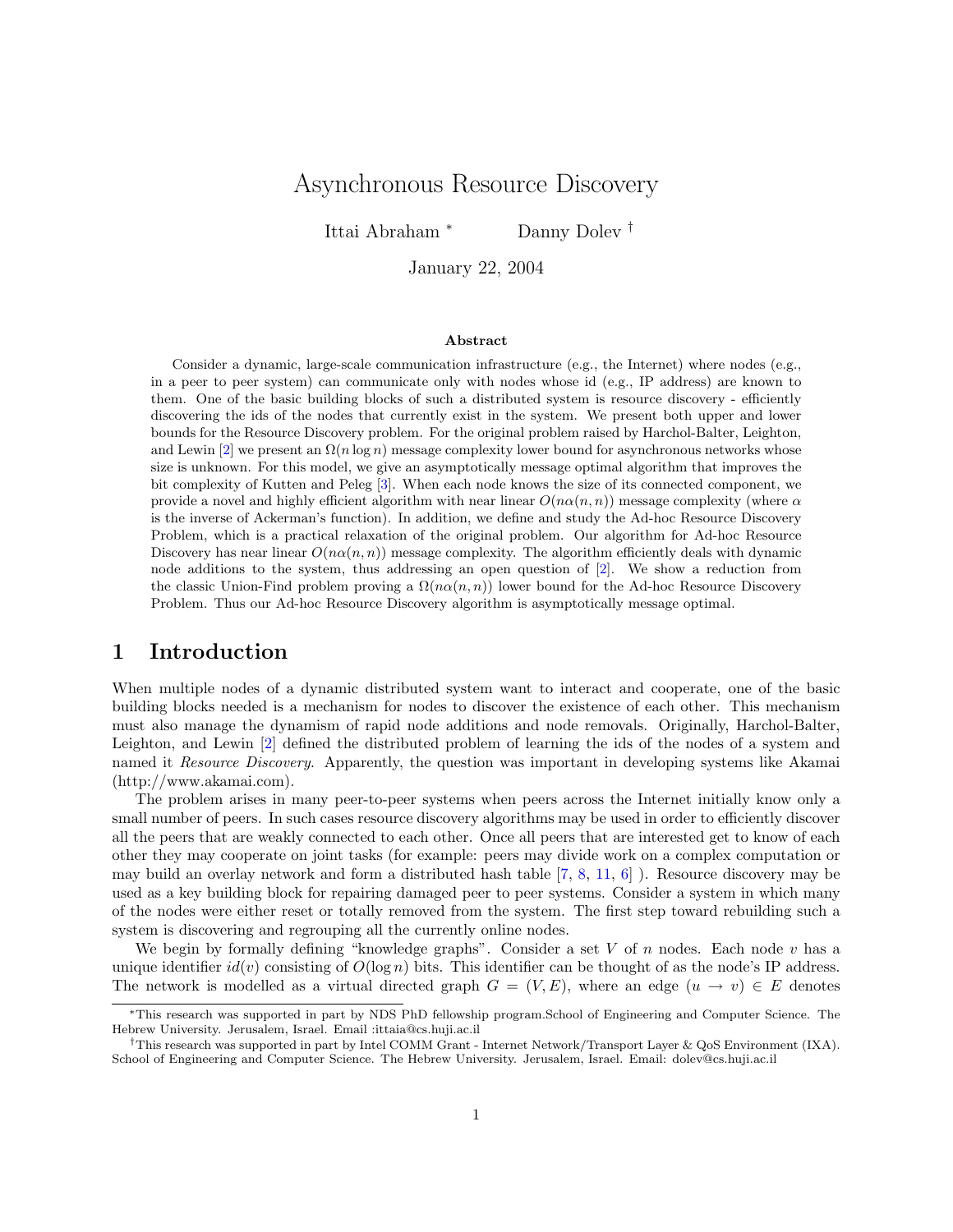that node u knows  $id(v)$ . A node u can send messages to node v only if  $(u \to v) \in E$ . Denote the initial edge set as  $E_0$ ; unless otherwise noted, we do not assume that  $(V, E_0)$  is strongly connected. Messages sent can be of arbitrary length and may contain ids of other nodes. The edge set  $E$  grows each time a node receives an id of a node it did not know of. Thus, when a node v receives a message containing  $id(w)$  then  $E := E \cup \{(v \rightarrow w)\}.$ 

This formal "knowledge graph" system may model Internet computations. In the Internet, each node has a unique IP address. The TCP/IP routing protocol creates a fully connected underlying network. Once an IP address is known to a node, the node may use the TCP/IP protocol to route messages to the destination whose IP address it knows. Thus after node  $u$  learns of the IP address of node  $v$ , node  $u$  may send messages to v. The "knowledge graph" model assumes that message costs are equal, this may represent the constant cost of building up a TCP/IP connection, while disregarding the variation in the number of hops caused by TCP/IP.

Recall that two nodes belong to the same weakly connected component if there is a path between them in the induced undirected graph in which we ignore edge direction. Two nodes  $u, v$  belong to the same strongly connected component if there is a directed path from  $u$  to  $v$ , and a directed path from  $v$  to  $u$ .

Resource Discovery A distributed algorithm for Resource Discovery strives to achieve the following:

- 1. Exactly one node in every weakly connected component is designated as leader.
- 2. The leader node knows the ids of all the nodes in its component.
- 3. All nodes know the id of their leader.

Resource discovery algorithms are measured by three common complexity measures: total number of messages, total number of bits sent, and the number of rounds to completion (for synchronous models).

On a strongly connected network, the  $O(n)$  message complexity leader election algorithm of Cidon, Gopal, and Kutten  $[1]$  may be used. Once a leader is chosen, another  $O(n)$  messages are needed to fulfill the resource discovery termination properties. For weakly connected, synchronous networks, it is possible to make the graph strongly connected by adding to every directed edge an edge in the opposite direction, thus sending  $|E_0|$  message. Therefore, an  $O(n+|E_0|)$  message complexity algorithm can be achieved based on the work of [\[1\]](#page-15-5). For sparse networks in which  $|E_0| = O(n)$  this is asymptotically message optimal. Accordingly, the algorithmic challenge for Resource Discovery is for networks that are weakly connected and non-sparse (where  $|E_0| = \Omega(n \log n)$ ).

#### 1.1 Previous Results

For the synchronous model, Harchol-Balter, et al. [\[2\]](#page-15-0) presented a randomized algorithm that, with high probability, achieves  $O(n \log^2 n)$  message complexity,  $O(n^2 \log^3 n)$  bit complexity, and  $O(\log^2 n)$  time complexity. Law and Siu [\[5\]](#page-15-6) presented a randomized algorithm that combined with elements of the algorithm of [\[2\]](#page-15-0) achieves, with high probability,  $O(n \log n)$  message complexity,  $O(n^2 \log^2 n)$  bit complexity, and  $O(\log n)$ time complexity on weakly connected graphs. Note that both randomized algorithms of [\[2\]](#page-15-0) and of [\[5\]](#page-15-6) relay heavily on the fact that the number of nodes in the network is known. Kutten, Peleg, and Vishkin [\[4\]](#page-15-7) presented a deterministic algorithm that achieves  $O(n \log n)$  message complexity,  $O(|E_0| \log^2 n)$  bit complexity, and  $O(\log n)$  time complexity that does not need to know in advance the network size. In addition [\[4\]](#page-15-7) shows that when there exists an upper bound on the network size, termination detection is possible.

All the above algorithms were built for synchronous networks and do not maintain their correctness and complexity measures in asynchronous settings. Real communication systems tend to have a variable and nondeterministic delay time on messages sent. Thus seeking to bring a solution a step closer to realistic models, Kutten and Peleg [\[3\]](#page-15-1) studied Resource Discovery in asynchronous networks, and presented a deterministic algorithm that achieves  $O(n \log n)$  message complexity,  $O(|E_0| \log^2 n)$  bit complexity.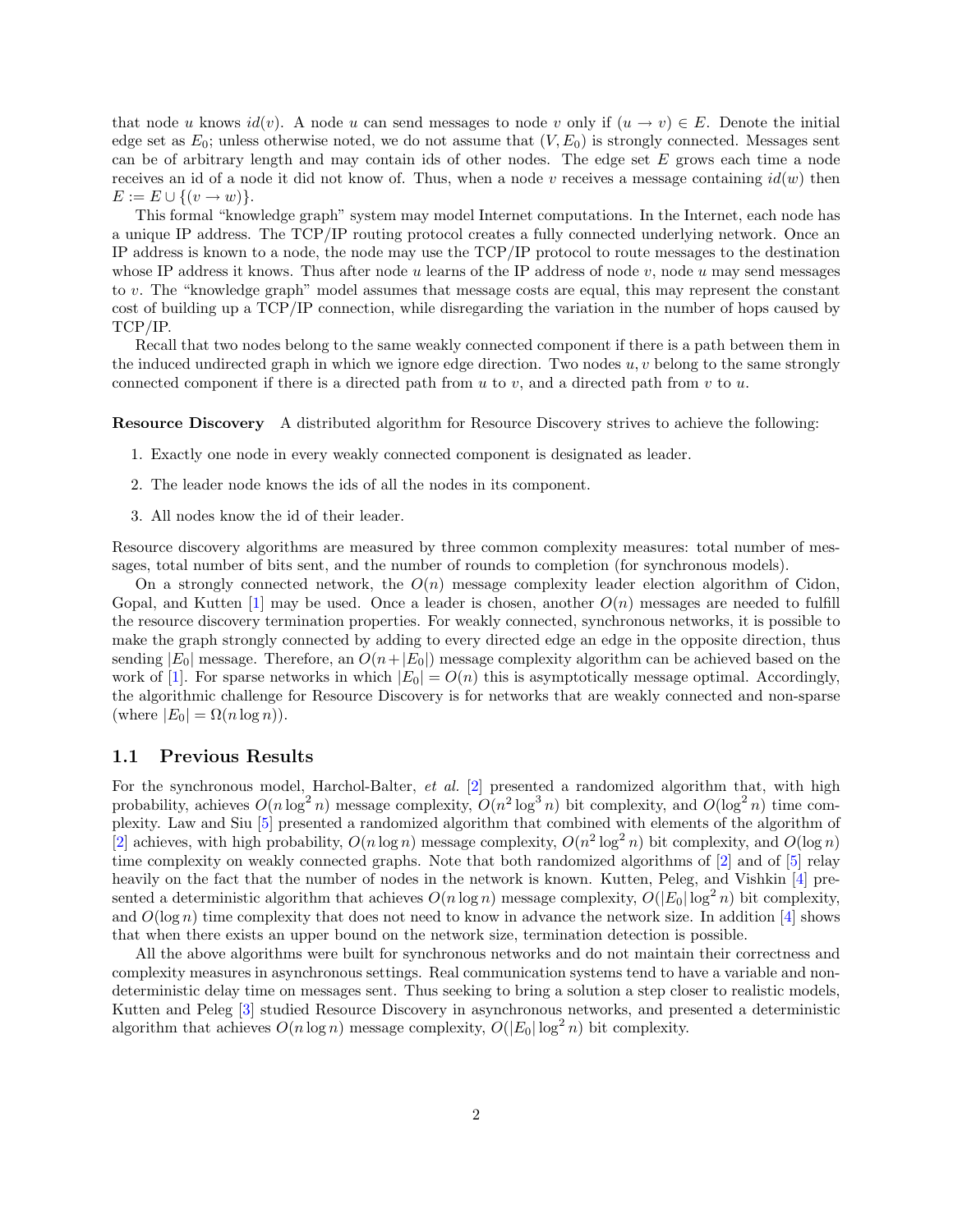### 1.2 Problem Definition

Following Kutten and Peleg [\[3\]](#page-15-1), we study the asynchronous model, where network communication is asynchronous and reliable; messages sent will eventually arrive after a finite but unbounded time. There is no global initialization time; nodes begin asynchronously and may wake-up nearby neighbors. Thus the wake-up time complexity is  $\Omega(n)$ . We assume that all messages sent from a node u to a node v maintain a FIFO (first in first out) ordering when arriving at  $v$ .

When defining the asynchronous resource discovery problem there is a subtle issue regarding the detection of termination. Generally, we cannot require an algorithm do detect that it has reached its goal and may terminate. This is true even for the easier problem of distributed leader election on 'knowledge graphs'. A distributed leader election algorithm begins when all nodes are in a leader state and must terminate with exactly one node with leader state and all others with non-leader state. In asynchronous weakly connected networks, leader election algorithms cannot detect that the termination condition is satisfied. Suppose a leader election algorithm has a terminating execution on a network  $G$ , then combine two  $G$ 's and a single node  $u$ . Add a directed edge from  $u$  to both copies of  $G$ . Now wake up all nodes except node  $u$ . Each copy of G will elect a leader and terminate. This will cause a termination with two leaders. Thus we must define the asynchronous resource discovery problem without requiring the participants to detect termination explicitly.

Asynchronous Resource Discovery The following safety requirements should hold at any phase during execution:

- 1. Each node is either a leader, or belongs to a single leader.
- 2. The leader node knows the ids of all the nodes that belong to it.
- 3. All non-leader nodes know the id of their leader.

In addition we have the following liveness requirement:

4. When all nodes are awake, in a state that will never send any more messages, and all message queues are empty, exactly one leader remains in each weakly connected component.

The complexity of an algorithm for Asynchronous Resource Discovery measures the total number of bits and messages used until this steady state is reached.

We further refine Asynchronous Resource Discovery and define and study three variations:

Oblivious Resource Discovery Nodes do not know the size of their weakly connected component.

Bounded Resource Discovery Every node knows the number of nodes in its weakly connected component.

Ad-hoc Resource Discovery This variation is a novel relaxation of the original problem. An algorithm for Ad-hoc Resource Discovery must have properties (1), (2), and (4) of Asynchronous Resource Discovery, and the following relaxation of property (3):

3a. Each non-leader node has an identified pointer;

3b. These pointers induce a directed path from any non-leader node to its leader.

Note that Ad-hoc Resource Discovery captures the natural case in which at any given time only some of the nodes may need to know the ids of all other nodes. Whenever a node wishes to get all the ids it can prob its leader to get the information.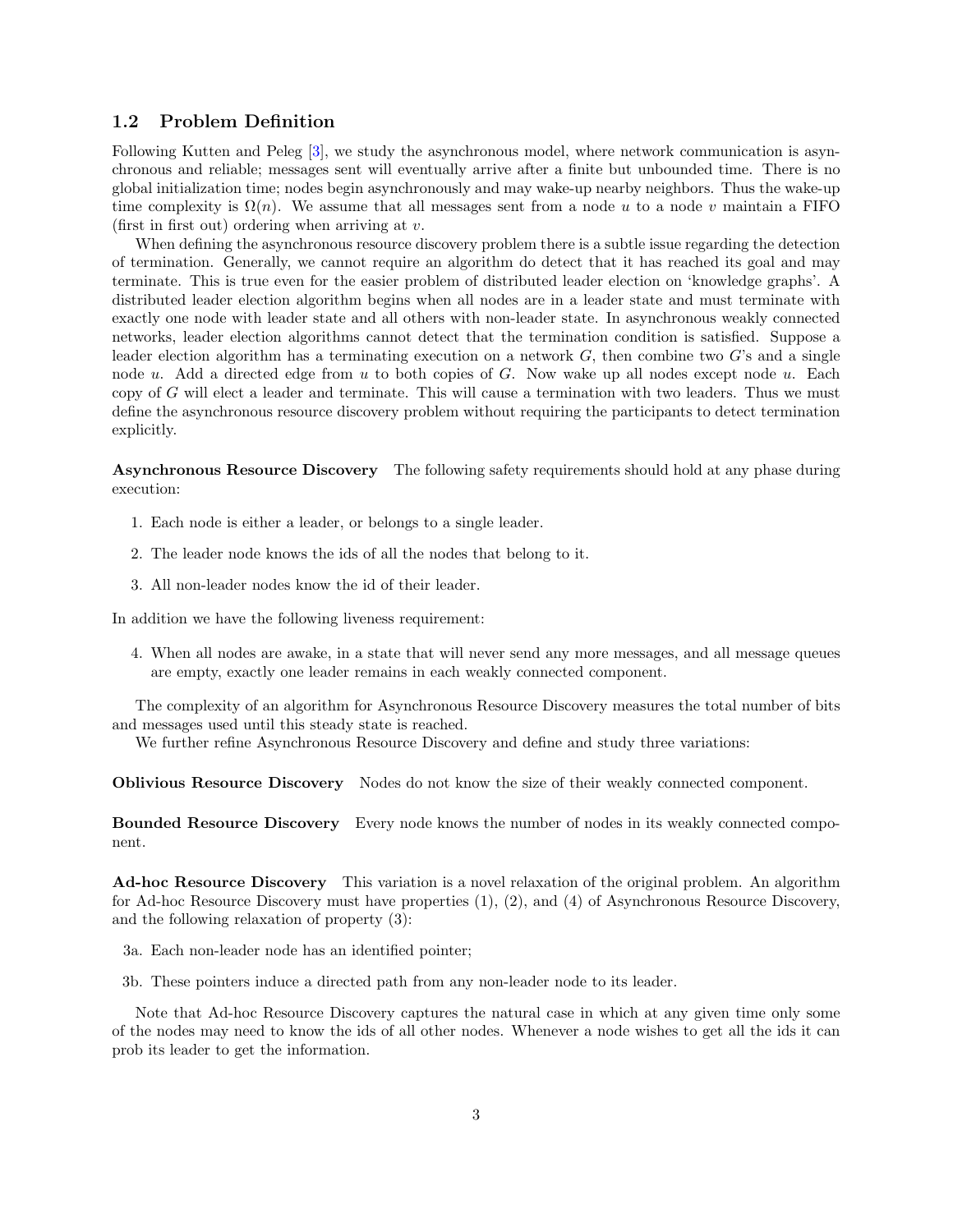### 1.3 Our Results

We present both upper bounds and lower bounds for Asynchronous Resource Discovery and its variations.

**Oblivious Resource Discovery** We present an  $\Omega(n \log n)$  message complexity lower bound. This result shows that Resource Discovery on directed graphs is in a different complexity class than on undirected graphs, for which an  $O(n)$  upper bound is known [\[1\]](#page-15-5).

We also show a deterministic  $O(n \log n)$  message complexity,  $O(|E_0| \log n + n \log^2 n)$  bit complexity algorithm that improves the bit complexity of [\[3\]](#page-15-1).

**Bounded Resource Discovery** We present a deterministic near linear  $O(n\alpha(n, n))^1$  $O(n\alpha(n, n))^1$  message complexity algorithm with bit complexity of  $O(|E_0| \log n + n \log^2 n)$ . In addition, our algorithm knows when to terminate, thus addressing a question raised by [\[2\]](#page-15-0).

Ad-hoc Resource Discovery We allow nodes to indirectly know the id of their leader, while still requiring the leader to directly know all ids. This leads to a problem whose message complexity is  $\Theta(n\alpha(n,n))$ . Notice that this result circumvent the classical lower bound of  $\Theta(n \log n)$  messages for choosing a leader. We show that Ad-hoc Resource Discovery is tightly related to the classic Union-Find problem. We prove an  $\Omega(n\alpha(n,n))$  message complexity lower bound for this model using reduction techniques.

Our algorithm for Ad-hoc Resource Discovery has  $O(n\alpha(n, n))$  message complexity (asymptotically optimal), and  $O(|E_0| \log n + n \log^2 n)$  bit complexity. Ideally, we would like the length of the path between any non-leader node to the leader to be bounded by  $O(1)$ . Our algorithm achieves an amortized bound: for any m requests to reach the leader, the total cost of leader election and reply messages to all the requests is  $O((m+n)\alpha(m,n)).$ 

Another open question raised by [\[2\]](#page-15-0) asked how to efficiently execute resource discovery on dynamic networks. Explicitly, can the complexity of fully incorporating a new node be reduced to less than the complexity of running the whole algorithm again? For Ad-hoc Resource Discovery, we show that our algorithm efficiently deals with dynamic node and link additions.

# 2 Message Complexity Lower Bound for Oblivious Resource Discovery

In this section we prove that any algorithm for Resource Discovery on an asynchronous system with  $n$  nodes, where n is unknown to the participating nodes, must send at least  $\Omega(n \log n)$  messages<sup>[2](#page-3-1)</sup>. The proof's idea is to show that on a certain network topology, an adversary that controls the time that each message arrives can force any algorithm to spend messages by causing temporary leaders to send messages to all the nodes they know of and then to reveal to them that there are more nodes in their weakly connected component.

Theorem 1 For any distributed algorithm that solves Oblivious Resource Discovery there exists an execution in which at least  $0.5n \log n - 2$  messages are sent.

**Proof:** Consider a complete rooted binary tree  $T(i)$  with  $n = 2^{i} - 1$  nodes, were all edges are directed toward the leaves. We prove by induction that on the network  $T(i)$  any algorithm can be forced to send at least  $i2^{i-1} - 2$  messages. For  $i = 2$ ,  $T(2)$  is a tree with 3 nodes, and any leader that any algorithm chooses must know the ids of the two other nodes so at least 2 messages need to be sent.

<span id="page-3-0"></span><sup>1</sup> Inverse Ackerman function:

 $\alpha(m,n) = \min\{i \geq 1 | A(i, \lfloor m/n \rfloor) > \log n\},$ 

where  $A$  is Ackerman's function:

for  $m = 0$ :  $A(0, n) = n + 1$ ,

for  $m > 0$ ,  $n = 0$ :  $A(m, 0) = A(m - 1, 1)$ ,

for  $m > 0$ ,  $n > 0$ :  $A(m, n) = A(m - 1, A(m, n - 1))$ .

<span id="page-3-1"></span><sup>&</sup>lt;sup>2</sup>We will later prove that if n is known in advance then the problem can be solved in message complexity  $O(n\alpha(n,n))$ .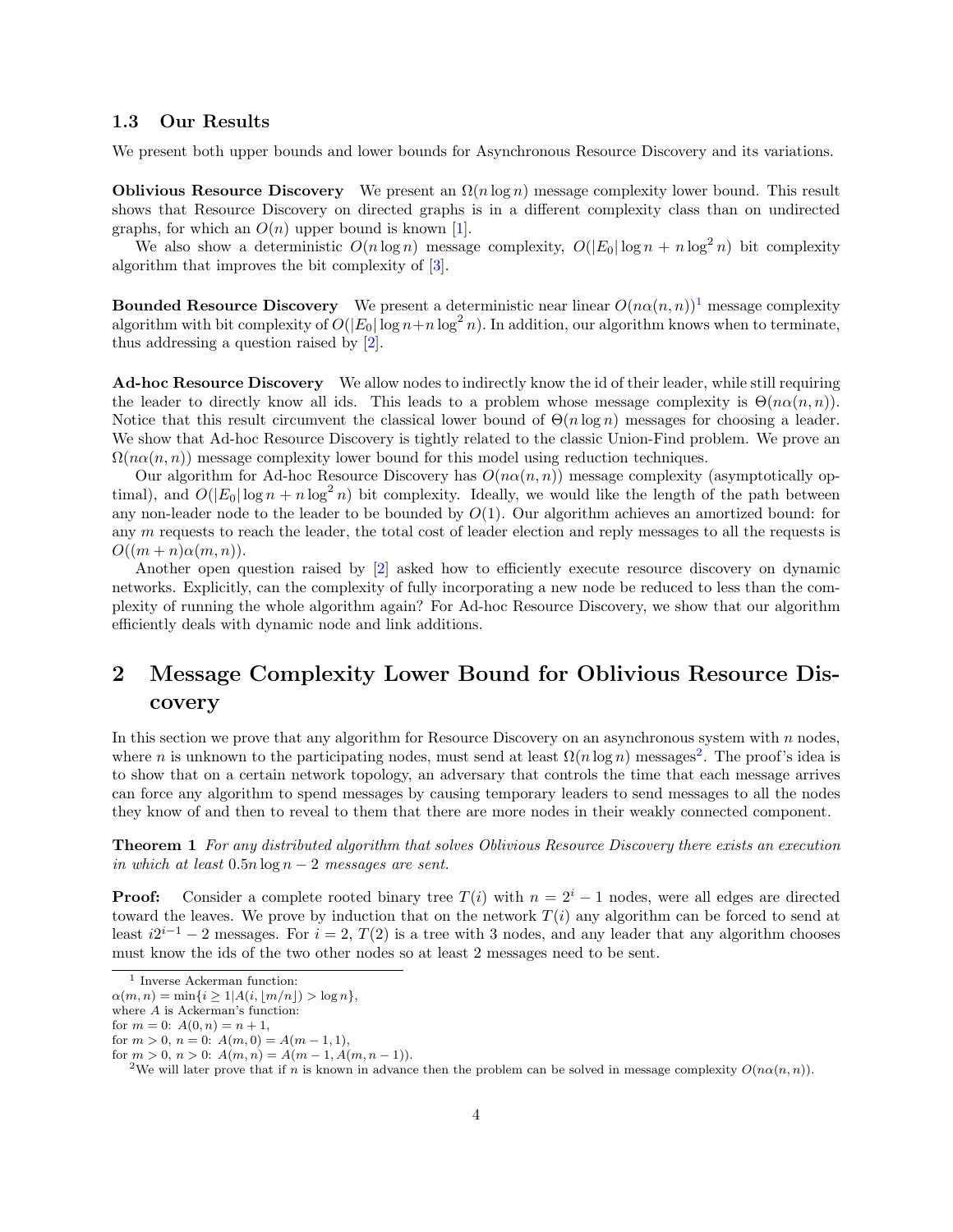Suppose that the theorem holds for i, so for  $T(i+1)$  an adversary can stall all messages sent by the root until both subtrees have no more messages to send. Note that before the root sends its message no subtree can learn about the rest of the tree and thus each subtree is forced to believe that its subtree is the whole weakly connected component. By the induction hypothesis every algorithm can be forced to send at least  $i2^{i-1} - 2$  messages for each subtree.

Now consider two cases: (1) The root is eventually chosen as the leader: in this case all other  $2^{i+1} - 2$ nodes must receive a message to know the leader's id. (2) A non-root node is eventually chosen as the leader. In this case the root must send one message, at least one other message must be sent to the leader with the ids of the nodes of the other side, and  $2<sup>i</sup>$  nodes (the root and the nodes of the other side) must each receive the leader's id. Thus in both cases at least  $2(i2^{i-1} - 2) + 1 + 1 + 2^i = (i + 1)2^i - 2$  messages are sent on  $T(i + 1)$ .  $\Box$ 

Note that the request that all nodes will learn of the leader's id is the key source to the logarithmic factor in the proof. Thus this bound does not hold for Ad-hoc Resource Discovery.

# 3 Message Complexity Lower Bound for Ad-hoc Resource Discovery

In this section we show a reduction from the classic Union-Find problem on disjoint sets to Ad-hoc Resource Discovery. This reduction bounds the message complexity of Ad-hoc Resource Discovery to the running time of the Union-Find problem.

**Lemma 3.1** Given any  $h(n)$  message complexity algorithm for Ad-hoc Resource Discovery, a Union-Find Algorithm on a universe of n sets, can be built that has a  $h(2n-1+m)$  time bound for any sequence of  $n-1$ merges and m finds.

**Proof:** Consider a universe of sets  $S = \{S_1, S_2, \ldots, S_n\}$ . Denote  $F(i)$  the operation that finds the representative of  $S_i$ 's, and denote  $U(i, j)$  the union operation that unites the two sets that contained  $S_i$  and  $S_i$ . We assume that the two sets were disjoint prior to this operation. Let U be any sequence of  $n-1$  union operations and m find operations.

Assume a distributed algorithm for Ad-hoc Resource Discovery with Message complexity  $h(n)$  for a network with n nodes. We build the following network  $G$ : For each set  $S_i$ , add one node  $s_i$ . For each union operation  $U(i, j)$  in U, add a node  $u_{i,j}$  and two directed edges:  $(u_{i,j} \rightarrow s_i)$ , and  $(u_{i,j} \rightarrow s_j)$ . For each find operation  $F(i)$  in U, add a node  $f_i$  and a directed edge  $(f_i \rightarrow s_i)$ .

Since the distributed algorithm works for asynchronous networks, we may control the wake-up of nodes in the following manner: Start from the first operation in  $\mathcal{U}$ . If the operation is  $U(i, j)$  then wake up node  $u_{i,j}$ , if the operation is  $F(i)$  then wake up node  $f_i$ , wait until the algorithm has no more messages to send, move to the next operation in  $U$  and loop until all nodes are awaken.

The Union-Find Algorithm for the sequence  $\mathcal U$  needs just to simulate the Distributed Resource Discovery Algorithm on G for the wake-up sequence described above. The simulation of the  $h(2n-1+m)$  messages sent will take at most  $h(2n-1+m)$  time.

Due to the requirements of Ad-hoc Resource Discovery, each time a node  $u_{i,j}$  is woken up, the algorithm will continue its execution until both nodes  $s_i$ , and  $s_j$  have the same leader. Thus the wake-up faithfully simulates the union operation. Each time a node  $f_i$  is woken up, a computation starting from  $s_i$  will reach the leader (since the leader must know  $f_i$ 's id). Thus the wake-up of  $f_i$  faithfully simulates the find operation.  $\Box$ 

The work of Tarjan [\[9\]](#page-16-1), shows that for any algorithm on a pointer machine that has the separation property, a sequence with  $n-1$  merges intermixed with n finds can be built that will require  $\Omega(n\alpha(n,n))$ time. Note that our simulation is of a pointer machine that has the separation property (nodes of one disjoint component never have pointers to nodes of another disjoint component). Thus we have proved:

Theorem 2 For any distributed algorithm that solves Ad-hoc Resource Discovery there exists an execution were the algorithm sends at least  $\Omega(n\alpha(n,n))$  messages.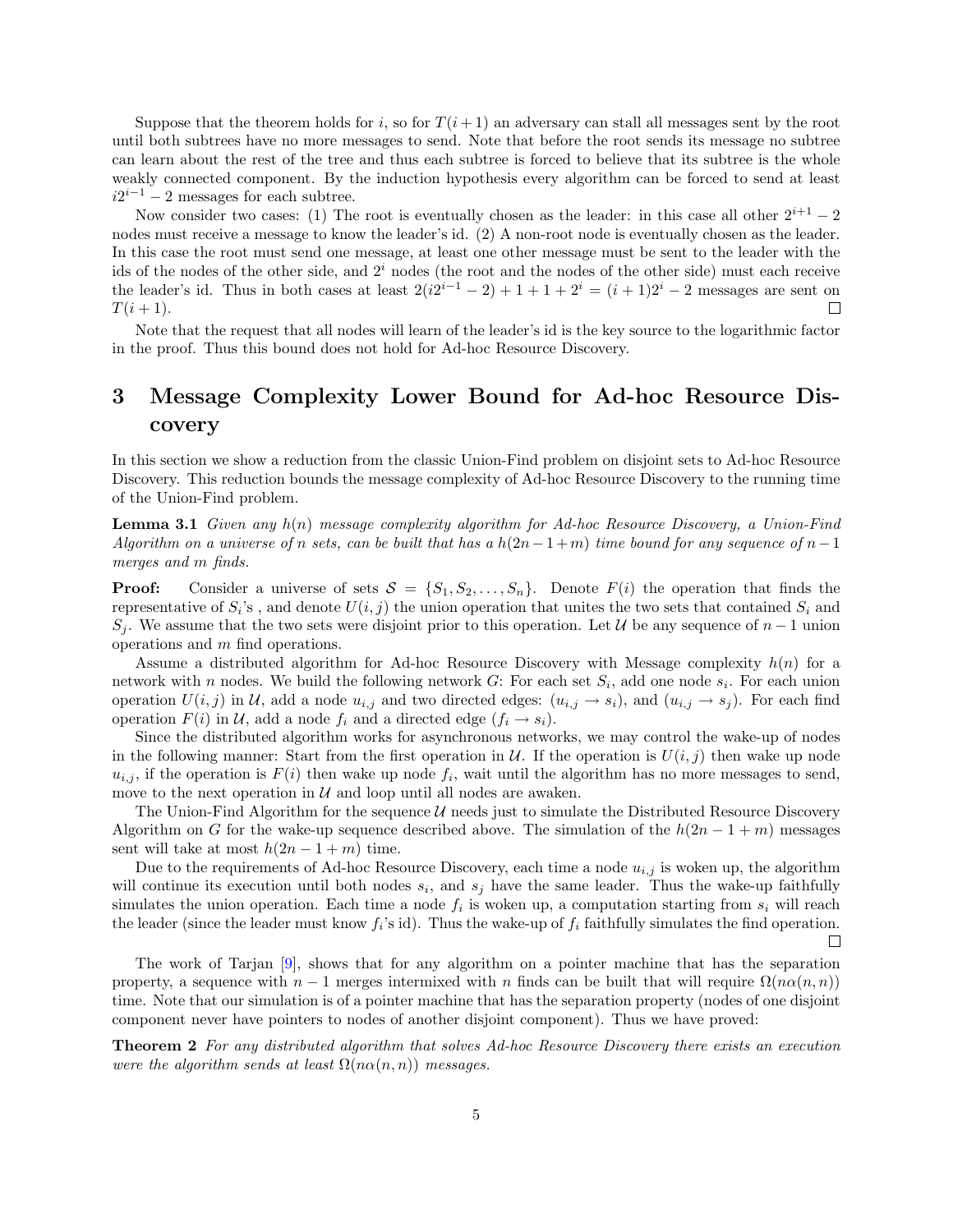### 4 The Generic Algorithm

In this section we present the generic resource discovery algorithm for asynchronous networks. It is designed for the Oblivious model in which the network size is unknown and the network may not be strongly connected. Later we show how two variations: (1) for the Bounded model, when the network size is known; (2) for Ad-hoc Resource Discovery.

Each node wakes up and begins its execution. Initially nodes begin as leaders and try to conquer other leader nodes. When a node is conquered it becomes inactive and only acts as a message router. When active, a leader node  $v$  seeks to enlarge its domain by the following steps:

- 1. Find an unexplored node u.
- 2. Reach the current leader,  $l$ , of node  $u$ .
- 3. Merge  $l$  into  $v$ .
- 4. Inform all of l's nodes of their new leader.

Each node begins in state 'explore' and during its execution may change its state to 'wait' and then 'conqueror', 'passive', 'conquered' or 'inactive'. A diagram with all the state transition is shown in [Figure 1.](#page-6-0) We will call a node *leader* if its state is not 'conquered' or 'inactive' or 'passive'. Thus the state of a leader node is 'explore' or 'wait' or 'conqueror'. Each node maintains five sets of ids: local, done, more, unaware, and unexplored, a FIFO queue previous, two id pointers: id, and next, and one integer: phase. The id field holds the node's unique id. Initially local holds the set of ids the node initially knows. The set more initially contains the element  $\{id\}$ ,  $next = id$ , phase  $= 1$ , the sets done, unaware, unexplored, and the queue previous are empty. These data structures and their initial values are shown in [Figure 2.](#page-6-1)

#### 4.1 Finding an unexplored node

A leader node  $v$  first needs to find an unexplored node that does not belong to its cluster. The pseudo code for this operation is shown in [Figure 3.](#page-7-0) The set of nodes that are already part of node v's cluster are divided into two sets more and done. Nodes in the done set have already sent to  $v$  all the neighbors they know of. Nodes in more are nodes that did not send (yet) all the nodes they know of to their leader.

The nodes that are not part of cluster are stored in the *unexplored* set. In order to conquer other nodes, the leader v must search within its cluster for unexplored nodes. If v.unexplored is not empty then just choose any id u from v.unexplored and continue to [Section 4.2.](#page-6-2)

Otherwise, leader  $v$  must try to ask nodes in its cluster if they know of any unexplored nodes. If v.more is not empty then v chooses any id w from v.more and sends w a 'query' message informing it to remove  $\min\{|v.more| + |v.done| + 1, |w.local|\}$  ids from its w.local set and send them back in a 'query reply' message. Any new id (not in v.more or v.done) that is received by v via a 'query reply' message is put into v.unexplored. Note that v itself may appear in v.more, in this case v simulates the message sending internally. The pseudo code of an inactive node receiving a 'query' message appears in [Figure 5.](#page-9-0)

If  $|v.more| + |v.done| + 1 \ge |w.local|$  then v now knows all the information that w has. In such a case w announces this in its 'query reply' message and  $v$  then moves  $w$  from  $v$ .more to  $v$ .done.

Since v has only  $|v.more|+|v.done|$  ids in its cluster then by receiving  $min\{|v.more|+|v.done|+1, |w.local|\}$ ids, either v.unexplored is not empty or w has moved to v.done (or both). The low bit complexity of the algorithm is due to this balance. Leader nodes receive just as many ids as needed in order to progress. The trivial solution of receiving all of w's ids would lead to a higher bit complexity  $O(|E_0| \log^2 n)$ .

If both v.unexplored and v.more are empty, the leader v waits until v.more becomes non-empty (this may happen if a 'search' message arrives from a previously unknown node as explained at the next subsection).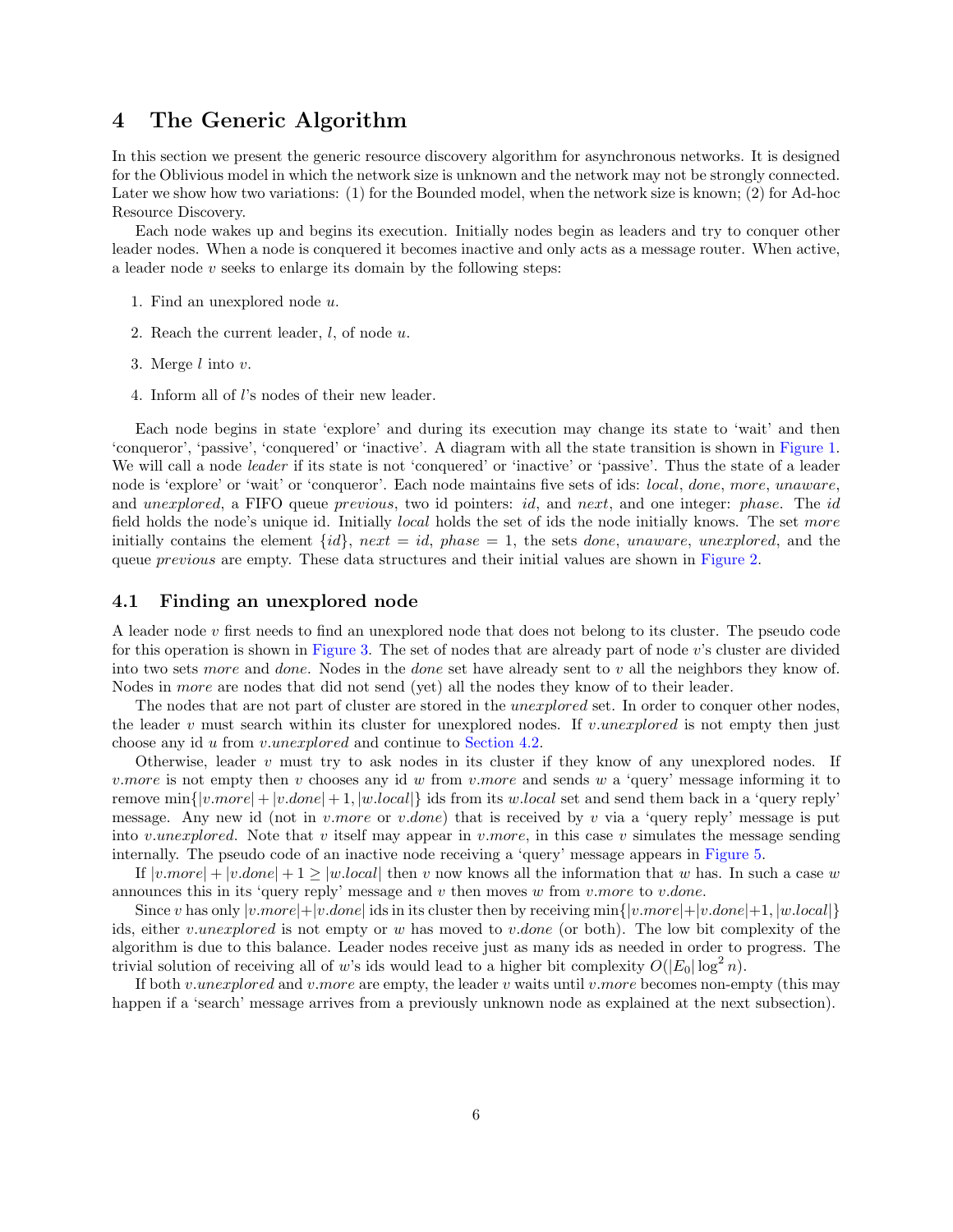

<span id="page-6-0"></span>Figure 1: Node's state transition diagram.

| Types:                                                                 |                                                                      |
|------------------------------------------------------------------------|----------------------------------------------------------------------|
| $STATUS = \{explore, wait, passive, conqueror, conquered, inactive\};$ |                                                                      |
| ID:                                                                    | //the set of all identifiers                                         |
|                                                                        | $IDS = \{x   x \subseteq ID\};$ //the set of all sets of identifiers |
| FIFO:                                                                  | // a fifo object with operations enqueue, dequeue, peek              |
| Constants:                                                             |                                                                      |
| $ID$ id:                                                               | //the node's unique identifier                                       |
| $IDS$ local;                                                           | //the set of identifiers that the node initially knows               |
| Variables and initial values:                                          |                                                                      |
| $STATUS$ status := explore;                                            |                                                                      |
| $ID \textit{id} := ID.$                                                |                                                                      |
| $IDS$ local := LOCAL;                                                  |                                                                      |
| $ID$ next := id;                                                       |                                                                      |
| int phase $:= 1$ ;                                                     |                                                                      |
| <i>IDS</i> unaware := $\emptyset$ , unexplored := $\emptyset$ ;        |                                                                      |
| <i>IDS</i> done := $\emptyset$ , more := {id};                         |                                                                      |
| <i>FIFO previous</i> ; // initially empty                              |                                                                      |

<span id="page-6-1"></span>Figure 2: The data structure of each node.

#### <span id="page-6-2"></span>4.2 Reaching the current leader of another node

Once a leader node  $v$  finds an unexplored node  $u$  it searches for  $u$ 's leader. Node  $u$ 's current leader is found by sending a 'search' message that follows the next pointer of each inactive node until the leader is reached. The pseudo code of an inactive node receiving a 'search' message appears in [Figure 5.](#page-9-0) The search message consists of  $\langle v.id, v.phase, u.id, false \rangle$ . When a 'search' message M arrives from a node y to an inactive node x, then the pair  $(M, y)$  is enqueued, formally x.previous.enqueue $(M, y)$ . Node x forwards message M to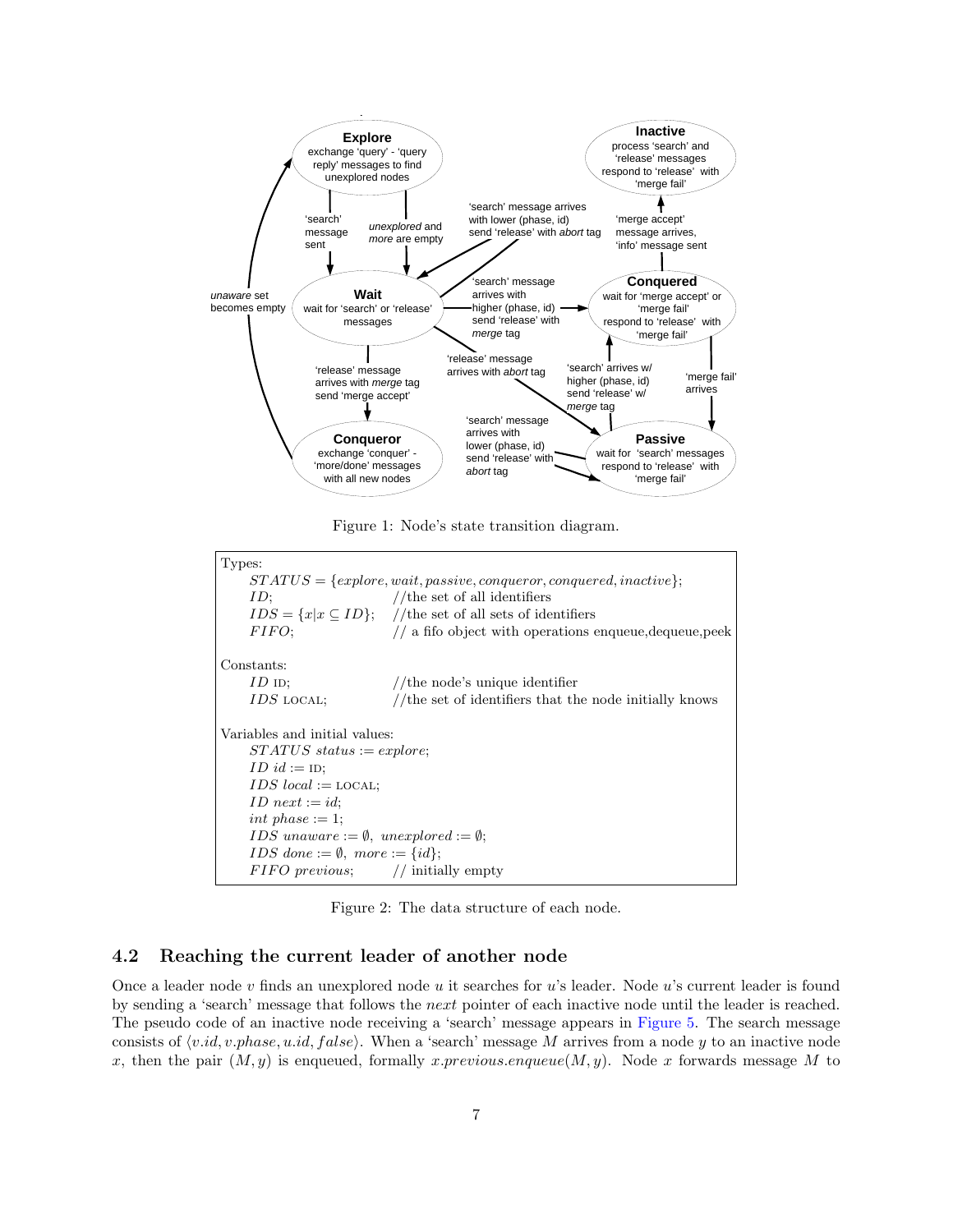```
EXPLORE:
     if unexplored \neq \emptyset then
          choose u \in unexplored;unexplored := unexplored \{u};
          send u a 'search' message \langle v.id, v.phase, u.id, false \rangle;status := wait; goto WAIT;
     while (more \neq \emptyset) {
          choose w \in more;send w a 'query' message \langle |v.more| + |v.done| + 1 \rangle;wait for a 'query reply' message \langle set, doneFlag \rangle;if doneFlag == true then
               more := more \setminus \{w\};done := done \cup \{w\};if set \ (more ∪ done) \neq ≬ then
               unexplored := unexplored \cup (set \ (more \cup done));goto EXPLORE; };
     status := wait; goto WAIT;
```
<span id="page-7-0"></span>Figure 3: Finding an unexplored node for leader node v.

x.next only if M is the only message in the queue, that is  $|x,previous| = 1$ .

Once the search message is sent, the leader enters a wait loop, waiting for either a 'search' message or a 'release' message, the pseudo code for this stage appears in [Figure 4.](#page-8-0)

When a 'search' message reaches the current leader  $l$  of  $u$  in a wait loop, a path compression 'release' message containing  $l$  will eventually be sent. This message is sent on the opposite direction along the path using the pointers stored in the previous queues. The pseudo code of an inactive node receiving a 'release' message appears in [Figure 5.](#page-9-0) When a 'release' message arrives at an inactive node  $x$ , node  $x$  sets  $(M, y) := x \text{.previous}.dequeue(), (M', y') := x \text{.previous}.peek()$ . It forwards the 'release' message to y, sets  $x.next := l$  and releases the search message  $M'$ , if  $M'$  exists, by forwarding it to x.next.

Note that it may be that although v knows  $u$ , node u may not know of  $v$ , in such a case u needs to update its local set accordingly. Moreover it may be that u's leader  $l$  has already put u in its l.done set, in such a case l needs to remove u back to l.more. This process allows node l or future leaders that will conquer node l to have the possibility to reach and conquer node v. This is performed in our algorithm by adding an indicator flag as the last field in the 'search' message. A value of true indicates that u does not know of v.

### 4.3 Merging of two leaders

Whenever a 'search' message M initiated at a leader node v reaches a waiting leader l, it needs to decide whether to send a request to merge into v or to abort the merger. This decision is based on which leader has a lexicographically higher (phase,id) pair.

• If v.phase  $>$  l.phase or if v.phase == l.phase and v.id  $>$  l.id then node l will request to merge. Specifically, node  $l$  will send a 'release - merge' message towards  $v$  and change its state to 'conquered'. The pseudo code for the conquered state appears in [Figure 6.](#page-10-0)

When  $v$  receives a release message with a *merge* value if may either:

- 1. send a 'merge fail' message if its state is 'conquered' (see [Figure 6\)](#page-10-0) or 'passive' (see [Figure 4\)](#page-8-0) or 'inactive' (see [Figure 5\)](#page-9-0).
- 2. send a 'merge accept' message if its state is 'wait' (see [Figure 4\)](#page-8-0).

If l receives a 'merge fail' message from  $v$  then l sets its state to 'passive'. Once in the passive state, node l will never initiate any new 'search' messages, it will only passively wait until a 'search' message finds it.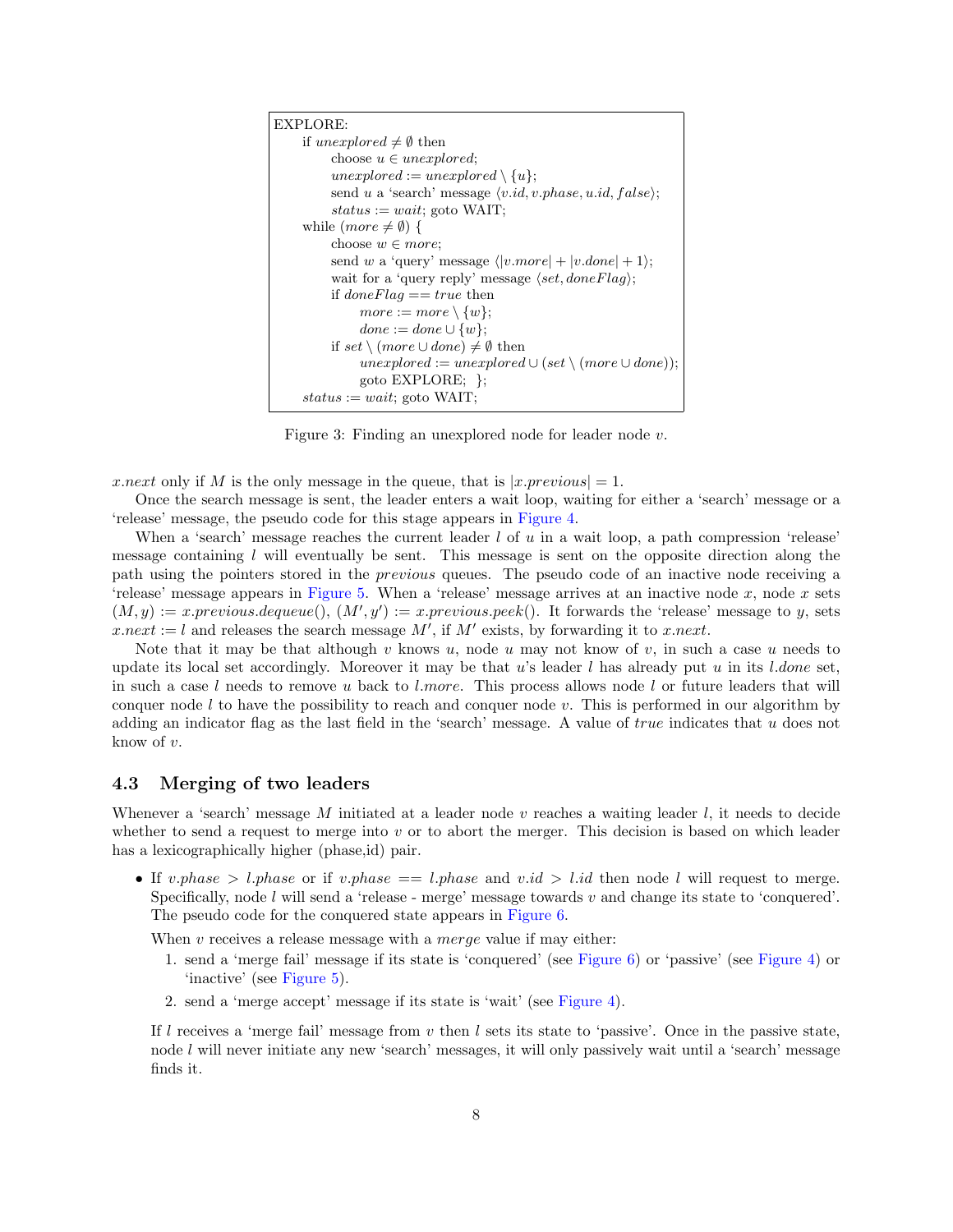```
WAIT:
    wait for message;
    if arrived 'search' message M = \langle v.id, v.phase, u.id, new \rangle from node y
          if new == true and u \in done then
              done := done \setminus \{u\};more := more \cup \{u\};if (v.phase > phase) or (v.phase == phase and v.id > id) then
               status := compared;send 'release' message \langle id, merge, v \rangle to y;
               state := compared; goto CONQUERED;
          else
              send 'release' message \langle id, abort, v \rangle to y;
              goto WAIT;
    if arrived 'release' message M = \langle v, abort, id \ranglestate := passive; goto PASSIVE; //this node will never receive any more 'release' messages
    if arrived 'release' message M = \langle v, merge, id \ranglestate :=conqueror;send 'merge accept' message to v;
          state := compared; goto CONQUEROR;
PASSIVE:
     wait for message;
    if arrived 'search' message M = \langle v.id, v-phase, u.id, new \rangle from node y
          if new == true and u \in done then
              done := done \setminus \{u\};more := more \cup \{u\};if (v.phase > phase) or (v.phase == phase and v.id > id) then
               status := compared;send 'release' message \langle id, merge, v \rangle to y;
               state := compared; goto CONQUERED;else
              send 'release' message \langle id, abort, v \rangle to y;
              goto PASSIVE;
    if arrived 'release' message M = \langle l, answer, id \rangleif answer == merge then send 'merge fail' message to l;
          goto PASSIVE;
```
<span id="page-8-0"></span>Figure 4: Pseudo code for wait/passive node l .

Otherwise, if l receives a 'merge accept' message from v then l.next is set to v and l sends an 'info' message  $M$  to  $v$  containing all the information  $l$  has gathered:

 $M = \langle l.\mathit{phase}, l.\mathit{more}, l.\mathit{done}, l.\mathit{unaware}, l.\mathit{unexplored}\rangle$ .

Finally, l becomes a non-leader node by setting its state to 'inactive'.

• Otherwise, if node  $v$  has a smaller phase or the same phase but a smaller id then the merge is aborted. In such a case a 'release - abort' message is sent to v with value  $M = \langle l, abort \rangle$ . A leader receiving 'release' message with an abort value stops sending new search messages. It will enter the 'passive' state and will loop until some other leader's 'search' message will find and conquer it.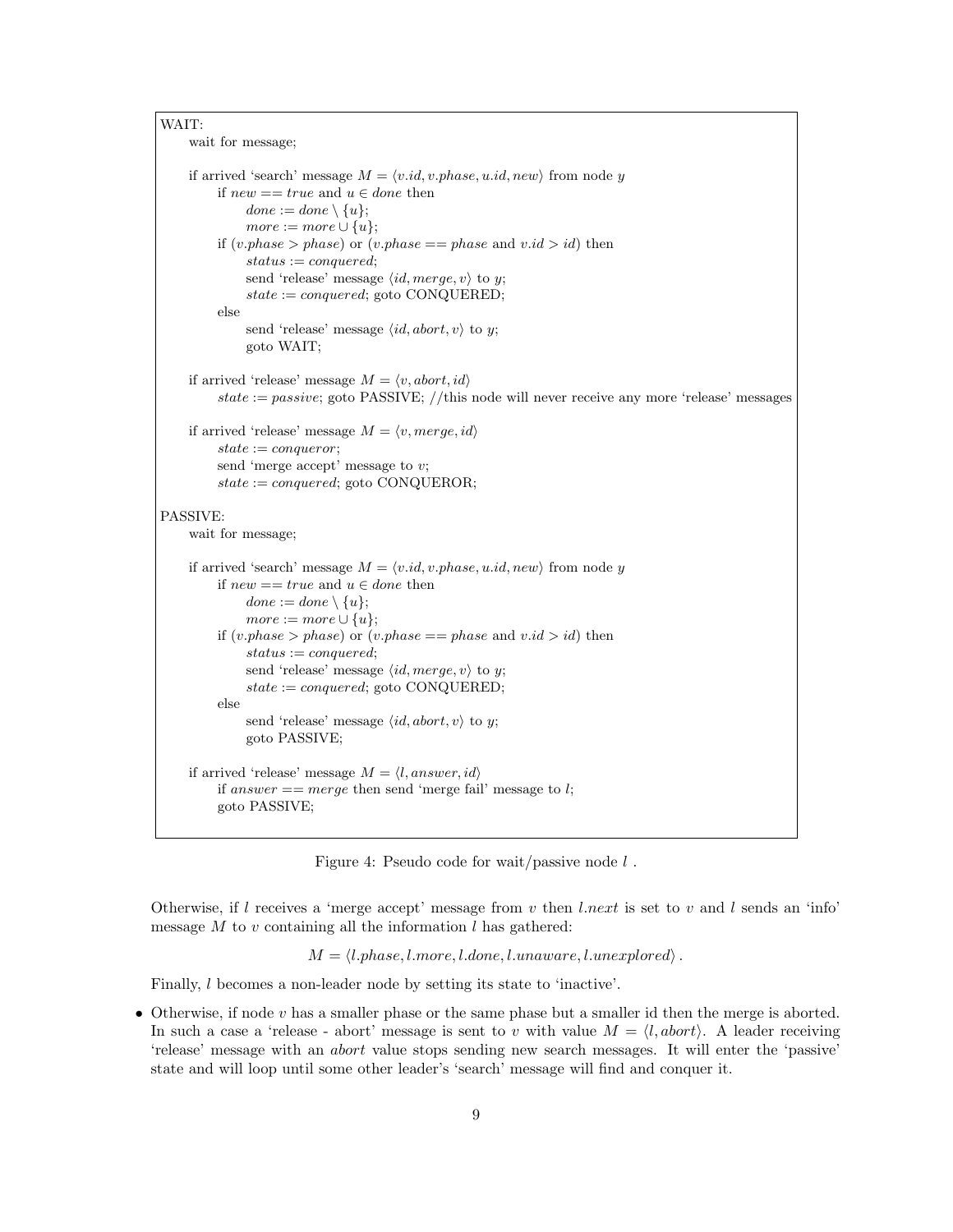```
INACTIVE:
    forever { wait for message; }
    if arrived 'query' message M = \langle k \rangle from node v
          if |local| \leq k then
               send 'query reply' message \langle local, true \rangle to v;
               local := \emptyset:
          else
               choose set \subset local such that |set| = k;
               send 'query reply' message \langle set, false \rangle to v;
               local := local \setminus set;if arrived 'search' message M = \langle v.id, v.phase, u.id, new \rangle from node y
          if id == u.id and v.id \notin LOCAL then
               local := local \cup \{v\};M.new := true;previous. en queue(M, y);if |previous| == 1 then
               send 'search' message M to next;
    if arrived 'release' message M = \langle l, answer, v \rangle such that v == idif answer == merge then send send 'merge fail' to l;
    if arrived 'release' message M = \langle l, answer, v \rangle such that v \neq id(M, y) := previous.dequeue();next := l:
          send 'release' message M to y;
          if |previous| > 0 then
                (M', y') := previous. peek();send 'search' message M' to next;
    if arrived 'conquer' message M = \langle l \ranglenext := l;
          if local == \emptyset then
               send 'done' message to l;
          else
               send 'more' message to l;
```
<span id="page-9-0"></span>Figure 5: pseudo code for inactive node x.

### 4.4 Conquering unaware nodes

If a leader node v receives a 'release - merge' message and it is in the 'wait' state then it enters the 'conqueror' state, responds with a 'merge accept' message, and waits for an 'info' message (see [Figure 4](#page-8-0) and [Figure 6\)](#page-10-0).

Once an 'info' message arrives from a node  $l$ , node  $v$  sets: v.unaware  $:= v.$ unaware ∪ l.more ∪ l.done ∪ l.unaware, and v.unexplored := v.unexplored ∪ l.unexplored \ {l.more ∪ l.done ∪ l.unaware}.

Leader v checks whether l.phase = v.phase or if  $|v.more| + |v.done| + |v.unaware| \geq 2^{v.phase+1}$  in these cases node v increments its phase  $(v.phase := v.phase + 1)$ .

The unaware set contains all the new nodes that do not yet know that their leader has changed. Now  $v$ informs the new nodes about its id by sending a 'conquer' message containing v.id and v.phase to each node in v.unaware.

An inactive node that receives a 'conquer' message from a phase higher than its current leader updates its next and phase pointers accordingly and responds with a 'more/done' message that indicates with a bit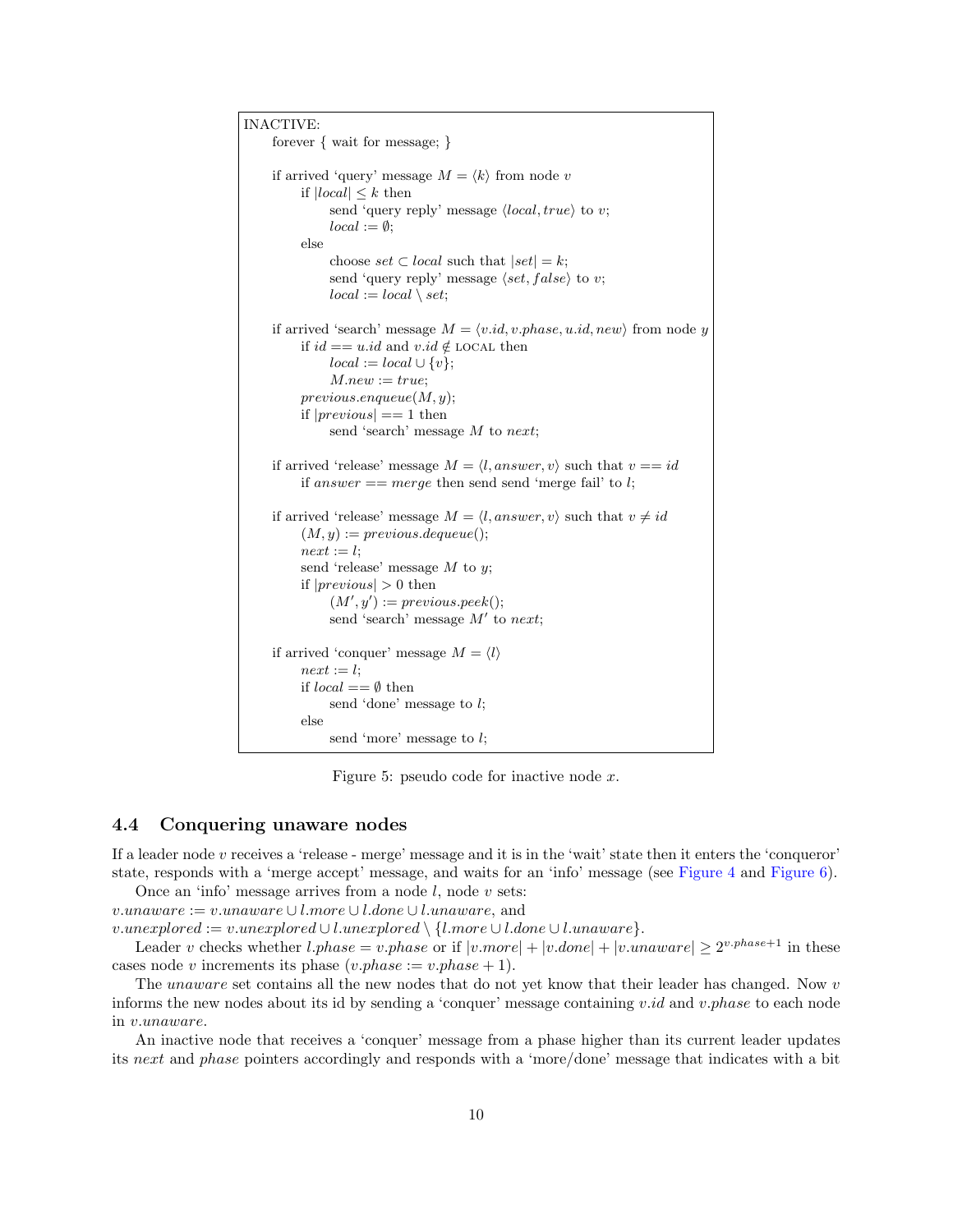```
CONQUERED:
    wait for message;
    if arrived 'release' message M = \langle l, answer, id \rangleif answer = merge then send 'merge fail' message to l;
         goto CONQUERED;
    if arrived 'merge fail' message
         state := passive; goto PASSIVE;
    if arrived 'merge accept' message M = \langle v \ranglenext := v;
         send 'info' message \langle phase, more, done, unaware, unexplored \rangle to v;
         state := inactive; goto INACTIVE;
CONQUEROR:
    do {
         wait for message;
              } until (unaware == \emptyset);status := explore; goto EXPLORE;
    if arrived 'info' message M = \langle l.\text{phase}, l.\text{more}, l.\text{done}, l.\text{unaware}, l.\text{unexplored}\rangleunaware := unaware ∪ l.more ∪ l.done ∪ l.unaware;
         unexplored := unexplored \cup l.unexplored \setminus (l.more \cup l.done \cup l.unaware);if phase == l.phase or |more| + |done| + |unaware| \geq 2^{phase+1} then
              phase := phase + 1;send 'conquer' message to all nodes in unawere;
         goto CONQUEROR;
    if arrived 'more' message from u \in unaweremore := more \cup \{u\};unawre := unawre \setminus \{u\};goto CONQUEROR;
    if arrived 'done' message from u \in unawere
         done := done \cup \{u\};unawre := unawre \setminus \{u\};goto CONQUEROR;
```
<span id="page-10-0"></span>Figure 6: pseudo code for conquered/conqueror node  $v$ .

if the node's local set is empty. This is done, since the process we used for merging the sets of a conquer node loses that information (see [Figure 5](#page-9-0) for the pseudo code of receiving 'conquer' messages).

When v receives a 'more/done' message it moves the node from the v.unaware set into either v.done or v.more depending on the bit indicator. When v.unaware becomes empty v resets its state to 'explore' and restarts the algorithm's loop by finding a new unexplored node (see [Figure 3\)](#page-7-0).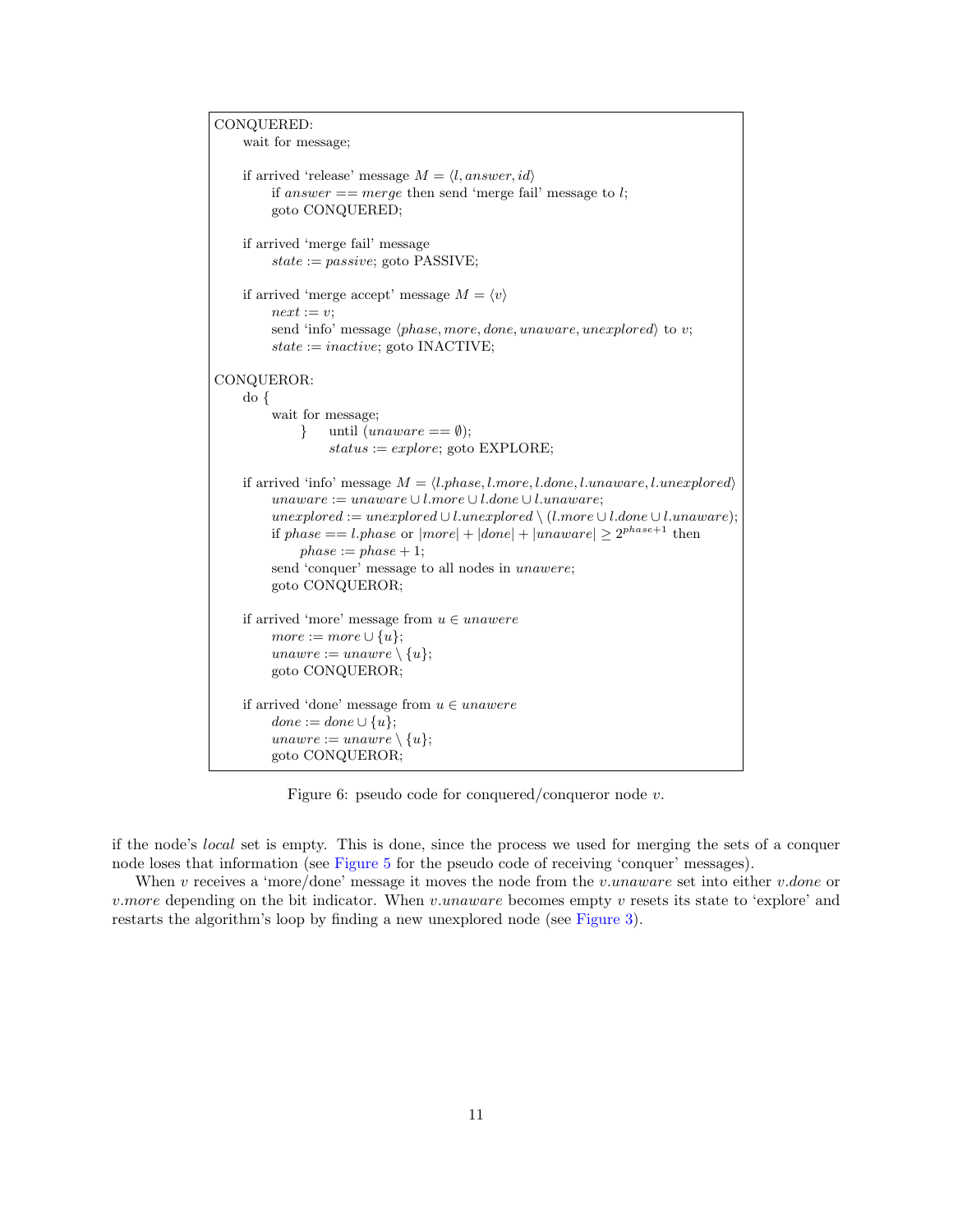#### 4.5 Variations on the Generic Algorithm

All the variations that follow change the behavior of the conquer phase of the algorithm. The variations do not maintain the unaware data structure at all. When a 'merge accept' message arrives from  $v$  to a node l in a 'conquered' state, node l responds by sending node v an 'info' message containing (l.phase, l.more, l.done, l.unexplored) and l sets l.next pointer to v. When v receives an 'info' message from l, it merges each set accordingly:

 $v.done := v.done \cup l.done,$  $v.more := v.more \cup l.more$ , and v.unexplored := v.unexplored ∪ l.unexplored \ {l.done ∪ l.more}).

#### 4.5.1 Bounded Resource Discovery

In the *bounded* model every node knows the size of the component it belongs to. Let  $n$  denote the component's size. When a leader node reaches  $|done| = n$ , it sends a 'conquer' message to all the nodes in *done* and terminates.

#### 4.5.2 Ad-hoc Resource Discovery

For Ad-hoc Resource Discovery, leaders never send 'conquer' messages. Instead, when a node wants to know the current snapshot of the ids in the component, it sends a message to the leader (similar to the 'search' messages) and performs a path compression on the reply (similar to the 'release' messages).

[Section 6](#page-14-0) discuss how extend the Ad-hoc algorithm to handle online link and nodes addition.

# 5 Analysis of the algorithms

#### 5.1 Liveness and Termination

In this section we show that when all nodes have no more messages to send, and when all message queues are empty, exactly one leader will remain in each weakly connected component of all awaked nodes, and the requirements of Asynchronous Resource Discovery are fulfilled.

<span id="page-11-1"></span>Lemma 5.1 At any stage of execution, at least one node in every weakly connected component remains in a leader state.

Proof: A node is not in a leader state once it is 'conquered' or 'passive' or 'inactive'. This happens in the following cases: (1) becomes 'passive' when it receives a 'release - abort' message, (2) becomes 'conquered' and later 'passive' when it sends a 'release - merge' message and receives a 'merge fail', or (3) becomes 'conquered' and later 'inactive' when it sends a 'release - merge' message and receives a 'merge accept'. At any given moment, the node with the lexicographically highest (phase, id) pair will always stay in one of the leader states, since it will neither receive an abort, nor become conquered.

Another concern is that the algorithm would become deadlocked while some nodes have messages in their queues.

<span id="page-11-0"></span>Lemma 5.2 If the algorithm is deadlocked, then there are no messages in any message queue.

Proof: If the algorithm is deadlocked, then no messages are being sent. Assume that some nodes have non-empty message queue.

Let us look at the graph induced by the *next* pointers. The graph is a forest, since updating the *next* pointer is always done toward a node with a higher phase.

Note that no deadlocked node can be in states 'explore' or 'conqueror'. This is true since nodes in these states wait for replies from inactive nodes that immediately answer.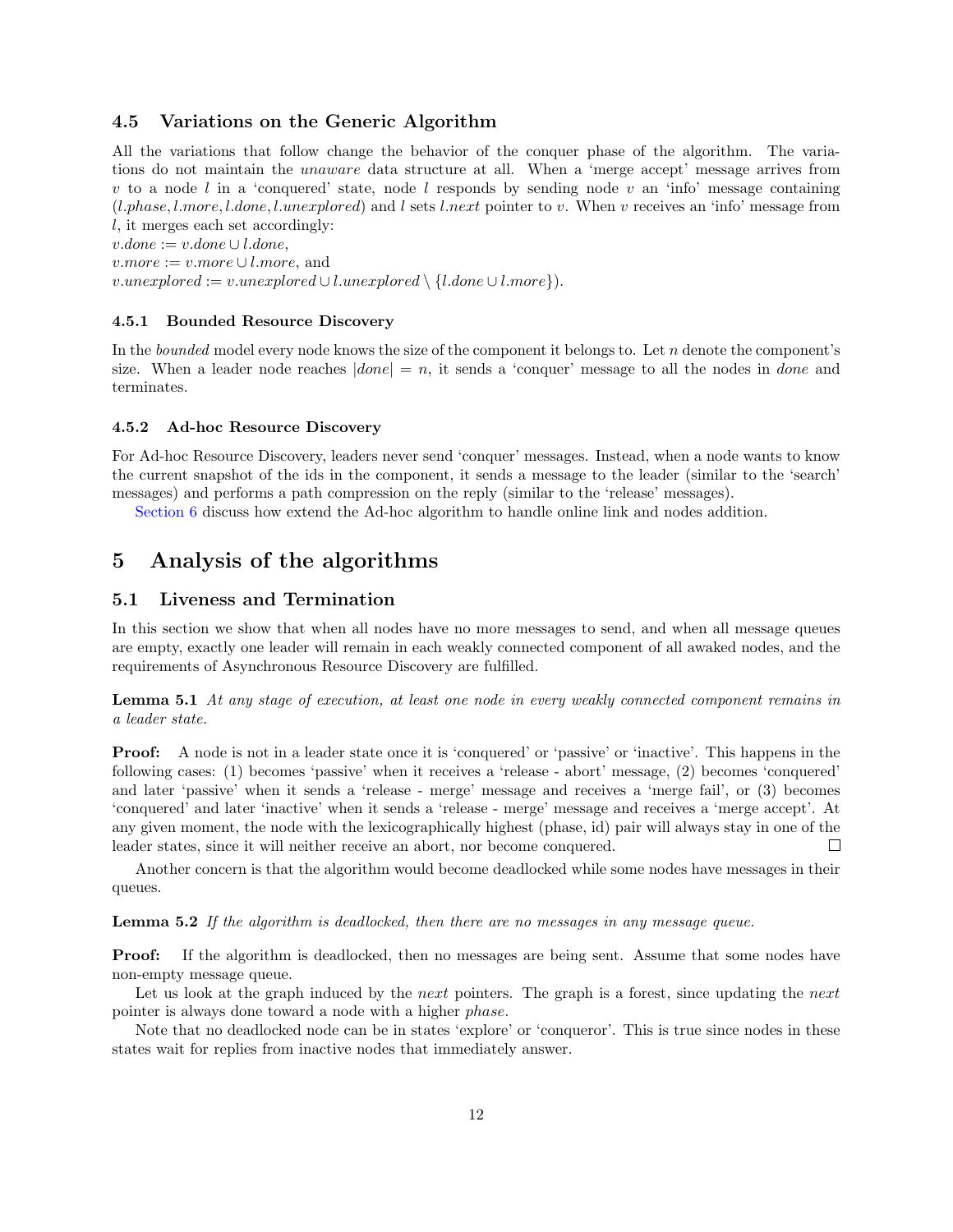Moreover, no deadlocked node can be in state 'conquered'. Nodes in this state wait for either a 'merge accept' or 'merge fail'. These messages are sent when a 'release - merge' message is received. Notice that the 'release - merge' message sent by the 'conquered' node is never delayed in intermediate 'inactive' nodes. Their return path is maintained by the pointers and the *previous* queue. The message will eventually arrive to the initiator of the appropriate 'search' message, which will answer immediately.

Now, consider a tree in the forest in which one of the nodes has a non-empty message queue. Let  $v$  be the node closest to the root with non-empty message queue. Assume first that  $v$  is the root. In this case its state cannot be 'inactive', because such nodes have their *next* pointer set to another node. Thus its state should be either 'wait' or 'passive'. But a node cannot be deadlocked with non-empty queues in either state.

Now assume that  $v$  is an 'inactive' intermediate node. If its queue is not empty, it is waiting for a reply to a search message it had sent toward its root. None of the intermediate nodes hold any queue, thus the search message should have resulted in a reply of a release message from the root node - a contradiction.  $\square$ 

Lemma 5.3 If all nodes are awake, then as long as there is more than a single leader node in each weakly connected component, at least one leader's computation is free to continue its execution.

**Proof:** Assume that the system is deadlocked and that we have more that a single leader node in some weakly connected component. As proved in [Lemma 5.2,](#page-11-0) leader nodes can be deadlocked only in state 'wait' and in this state there are no pending search messages left.

Since there is more than a single leader node, and all nodes are awake, then there is at least one leader node whose *unexplored* set is not empty. That node, should have invoked a search message. A contradiction.  $\Box$ 

Lemma 5.4 If all nodes are awake, and there is a single leader, then eventually it knows the ids of all the nodes in its weakly connected component.

**Proof:** Assume that the single leader node, l, is deadlocked without knowing the ids of some of the nodes in its weakly connected component. Such a deadlock can occur only when all more and unexplored sets are empty. This implies that all nodes reachable from  $l$  are in  $l.done$ .

Thus, the nodes that  $l$  doesn't know off are not reachable from  $l$ . Removing  $l$  done from its weakly connected component creates one or more residual weakly connected components. All the edges between these components and l.done are directed towards l.done.

Consider such a residual weakly connected component,  $G<sub>I</sub>$ .  $G<sub>I</sub>$  does not contain a leader node. [Lemma 5.1](#page-11-1) implies that the lexicographically highest node in  $G<sub>l</sub>$  must have received a 'release' message from one of the nodes in *l.done*. Such a message should have made the edge it traversed between  $G<sup>t</sup>$  and *l.done* component be bidirectional. A contradiction.

Thus, there is a single leader in each weakly connected component.

 $\Box$ 

Combining the lemmas we have proven the following:

Theorem 3 The Generic Algorithm (respectively, the Ad-hoc Algorithm) fulfils the Oblivious Resource Discovery (respectively, the Ad-hoc Resource Discovery) requirements.

Theorem 4 The algorithm for Bounded Resource Discovery never enters a deadlock state and upon termination fulfills the Resource Discovery requirements.

**Proof:** In the bounded model, the number of nodes in the weakly connected component is known in advance. A leader node that sends a 'conquer' message to all its nodes, knows that it is the sole leader and terminates.  $\Box$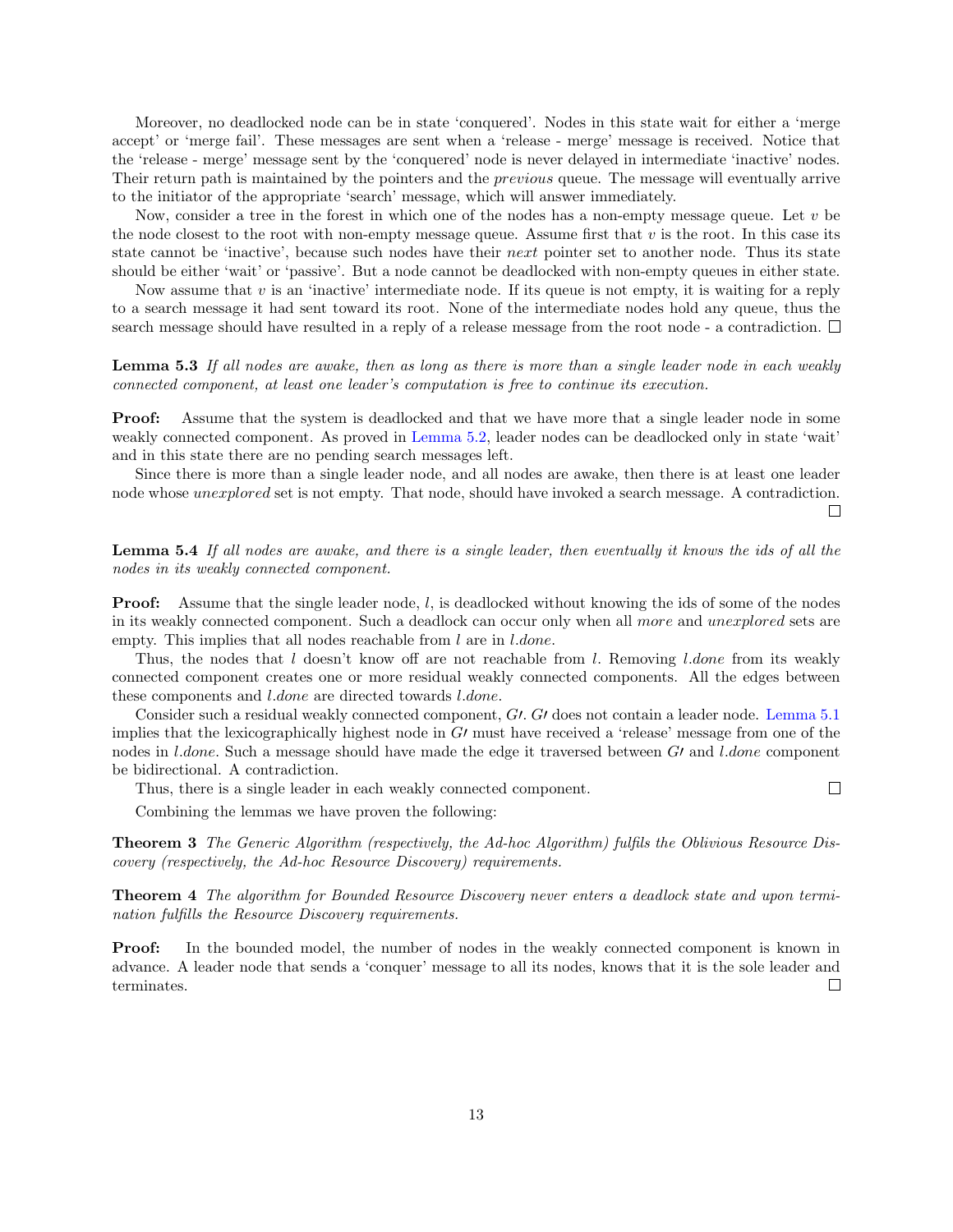#### 5.2 Message complexity

We bound the message complexity by bounding each message type and then summing up.

Lemma 5.5 The number of 'query' and 'query reply' messages is at most 4n.

**Proof:** We begin with the 'query' and 'query reply' message types.

Each time such a pair is sent then either  $(1)$  the queried node moves to *done*, or  $(2)$  the leader node receives enough ids to ensure that its *unexplored* set is not empty. In this case the leader will eventually either (2a) conquer another leader, or (2b) move from 'wait' to a non-leader state.

Case  $(1)$  may occur at most  $2n$  times. Note that nodes may move more than once from more to done. The first n counts the number of nodes moving for the first time. The second  $n$  is due to the fact that every time a node moves from *done* to more, the leader that initiated the 'search' message that caused the change becomes inactive, and that can happen at most n times.

Cases (2a) and (2b) may each occur at most n times, since a node may conquer at most n other nodes and  $n$  nodes may move once from 'wait' to a non-leader state.  $\Box$ 

**Lemma 5.6** The number of 'search' and 'release' messages is  $O(n\alpha(n, n))$ .

Proof: Each 'search' - 'release' computation simulates a find operation. Such computation either causes a merge of the leader node with another, or causes the leader node to receive a 'release - abort' message and never to return to a leader state. Thus, at most  $2n$  find operations and n merge operations occur. Our algorithm simulates a sequential execution of Tarjan's classical union/find algorithm for disjoint sets. By the analysis of Tarjan and van Leeuwen [\[10\]](#page-16-2), a total of  $O(n\alpha(n, n))$  'search' - 'release' messages are sent.  $\Box$ 

**Lemma 5.7** The total number of 'merge accept', 'merge fail', and 'info' messages is at most  $2n$ .

**Proof:** Following a 'release - merge' the sender will never return to a leader state. This occurs at most  $n$ times. Each such 'release - merge' message results in a sequence of 'release - merge','merge fail' messages or a sequence of 'release - merge', 'merge accept', and 'info' messages.  $\Box$ 

**Lemma 5.8** The number of 'conquer', 'more/done' messages is at most  $2n \log n$  in the Generic Algorithm, and at most 2n in the Bounded model.

Proof: In the Generic Algorithm, each time an inactive node is sent a 'conquer' message its phase increases. Due to the analysis of the Union-Find analogy, the maximum phase of any leader is *logn*. Thus, there are at most  $2n \log n$  messages of type 'conquer', 'more/done'.

In the Bounded Model, these messages are sent only at the last phase, thus  $2n$  such messages are sent.

 $\Box$ 

The above lemmas implies the following theorems.

**Theorem 5** The message complexity of the Generic Algorithm is  $O(n \log n)$ .

**Theorem 6** The message complexity of the Bounded, and the Ad-hoc algorithms is  $O(n\alpha(n, n))$ .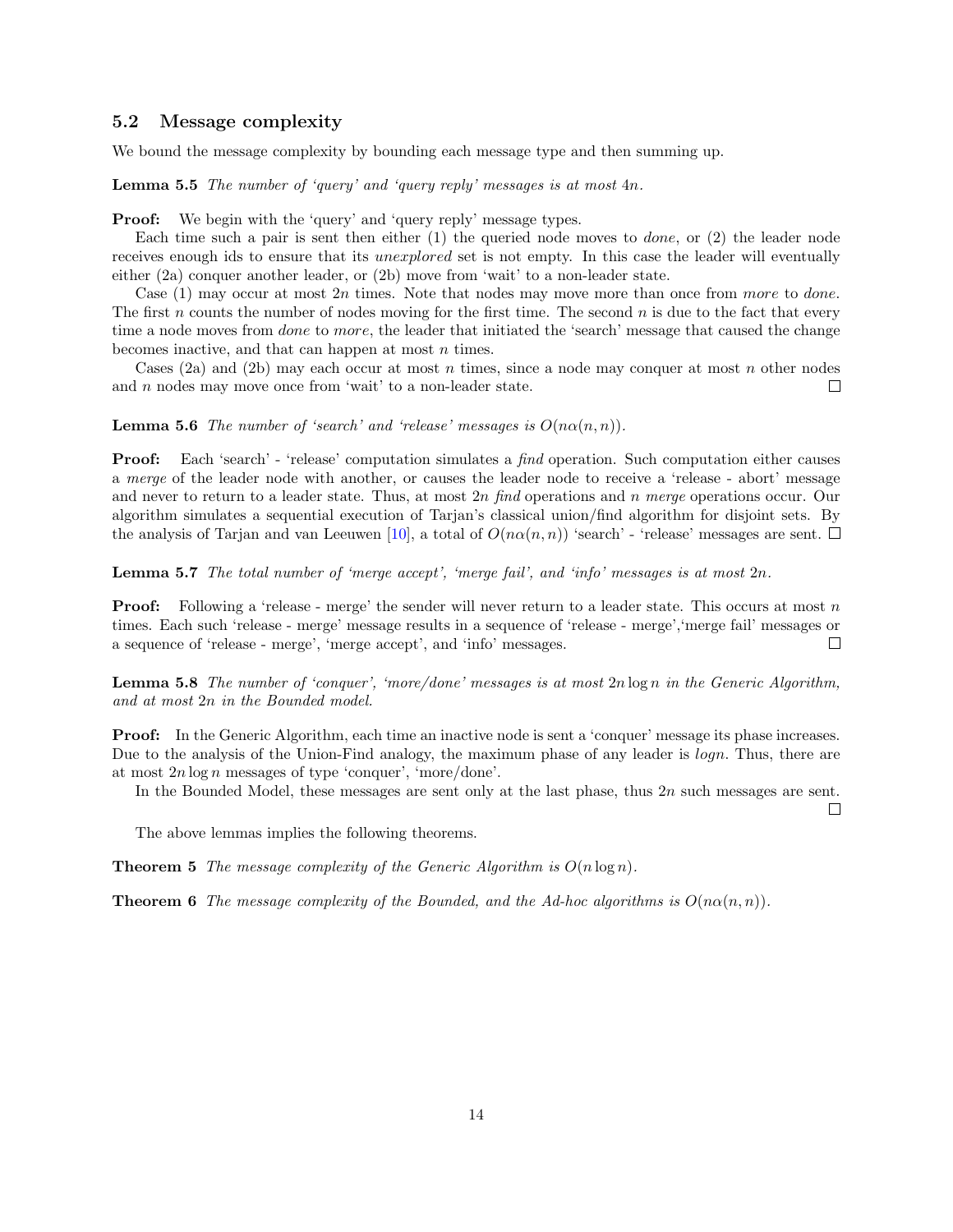#### 5.3 Bit complexity

Similarly to the message complexity analysis of the previous subsection, we bound the total number of bits by bounding the total number of bits for each message type and then sum up on all types.

**Lemma 5.9** The total number of bits in 'query reply' messages is at most  $2|E_0| \log n$ .

**Proof:** For each edge of  $(u \to v)$  in  $E_0$ , id v may appear in the 'query reply' messages at most once. This occurs when it is first requested from  $u$  by a query message. Note that during the execution, directed edges of  $E_0$  may cause an opposite edge to be added to a node's *local* set (see the end of [Section 4.2](#page-6-2) for details). Thus, in addition, for each edge of  $(u \to v)$  in  $E_0$  the id u may appear in the 'query reply' messages at most once.  $\Box$ 

**Lemma 5.10** The total number of bits in 'info' messages is at most  $4n \log^2 n$ .

**Proof:** Every leader maintains the inequality  $|more|+|done|+|unaware| < 2^{phase+1}$ , and thus  $|unexplored| \le$  $2^{phase+1}$ . So when a node gets conquered, the 'info' message it sends contains at most  $2^{i+2} \log n$  bits. Since the number of leader nodes that reach phase i is at most  $n/2^i$ , summing over all leader nodes by phase results in:

$$
\sum_{1 \le i \le \log n} (n/2^i)(2^{i+2}) \log n = 4n \log^2 n.
$$

**Theorem 7** The bit complexity of the Generic Algorithm is  $O(|E_0| \log n + n \log^2 n)$ .

**Proof:** All other messages are of length  $O(\log n)$  and the message complexity is  $O(n \log n)$ . Thus the bit complexity of all other messages is  $O(n \log^2 n)$  $\Box$ 

## <span id="page-14-0"></span>6 Node and link additions in Ad-hoc Resource Discovery

In this section we extend our Ad-hoc Resource Discovery algorithm to work in a dynamic environment.

In the dynamic model we allow nodes and links to be added to the system while the resource discovery algorithm is still running. Essentially, there is no difference between a node joining the system at a certain time and a node that wakes up at that time. Thus no special operation is performed for node arrivals.

When a link is added, it may require the node to notify its leader of this change. Specifically, when a new edge  $(u \rightarrow v)$  is added at time t there are two cases to consider:

- 1. u did not yet report all its edges in response to query messages.
- 2. u already reported all its edges (u.local is empty).

In the first case, the edge can be considered as an edge that has not been reported until time  $t$  and nothing else needs to be done. In the second case, u initiates a search message towards its leader with the new flag set to true. The message will cause u's leader to move u from done back to more. This will cause the leader to know that u has more links and to query it in the future.

**Theorem 8** For any dynamic addition of  $\hat{n}$  new nodes and  $\hat{e}$  new edges to any network with  $|V| = n$ , the total message complexity from the initial state is  $O(m\alpha(m, n + \hat{n}))$  where  $m = n + \hat{n} + \hat{e}$ .

**Proof:** Adding  $\hat{n}$  new nodes is the same as starting with  $n + \hat{n}$  nodes. Adding  $\hat{e}$  links causes at most  $\hat{e}$ more find operations. Thus the total number of find operations is  $n + \hat{n} + \hat{e}$ .  $\Box$ 

Thus there is no need to re-run the algorithm each time a new component is added. The additional messages due to network dynamism is almost linear in the number of additional nodes and edges.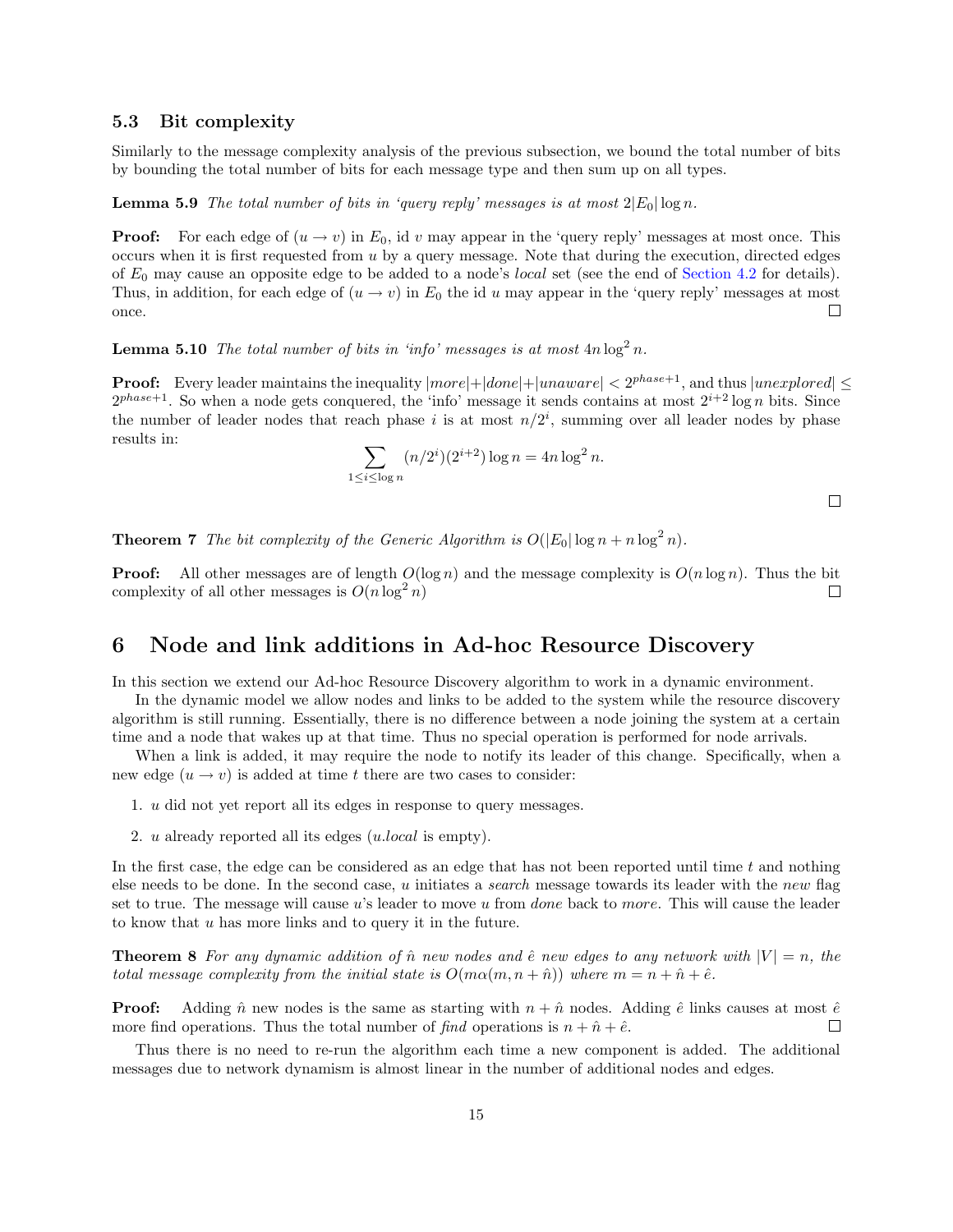# 7 Conclusion

A new message complexity lower bound for Asynchronous Resource Discovery is provided. We present an algorithm that improves the bit complexity of [\[3\]](#page-15-1). We explore two open questions raised in [\[2\]](#page-15-0): how to deal with networks that are not static, and can termination be detected. We partially answered the first question by providing an algorithm for Ad-hoc Resource Discovery that efficiently manages dynamic node and link additions. We prove a message complexity lower bounds for Oblivious Resource Discovery and for Ad-hoc Resource Discovery, thus showing that our algorithm is asymptotically message optimal. For the second question, we show that termination detection is possible when the network size is known. In addition, we present the first connection known to us between the classic union/find data structure of [\[10,](#page-16-2) [9\]](#page-16-1) and distributed algorithms.

Kutten and Peleg [\[3\]](#page-15-1) describe a wake-up model in which some global broadcast mechanism takes  $\Delta T$ time to wake-up all nodes, in such a model the time complexity of their algorithm when run in a synchronous settings is  $O(\Delta T + \log n)$ . Note that in such a model our algorithm's time complexity is  $O(\Delta T + n)$ , an open question is improving the bit complexity while maintaining the logarithmic time complexity.

Another interesting remaining open question is how to ideal efficiently with dynamic nodes' removals. This topic is related to increasing the robustness of Resource Discovery.

## 8 Acknowledgements

The authors would like to thank Shay Kutten for helpful discussions and remarks, and for pointing out that the  $O(n)$  message complexity leader election algorithm of [\[1\]](#page-15-5) may be applied for strongly connected networks.

### References

- <span id="page-15-5"></span>[1] I. Cidon, I. S. Gopal, and S. Kutten. New models and algorithms for future networks. In Symposium on Principles of Distributed Computing, pages 79–89, 1988.
- <span id="page-15-0"></span>[2] M. Harchol-Balter, T. Leighton, and D. Lewin. Resource discovery in distributed networks. In Proceedings of the eighteenth annual ACM symposium on Principles of distributed computing, pages 229–237. ACM Press, 1999.
- <span id="page-15-1"></span>[3] S. Kutten and D. Peleg. Asynchronous resource discovery in peer to peer networks. In Proceedings of the 21st IEEE Symposium on Reliable Distributed Systems (SRDS'02), pages 224–, 2002.
- <span id="page-15-7"></span>[4] S. Kutten, D. Peleg, and U. Vishkin. Deterministic resource discovery in distributed networks. In Proceedings of the thirteenth annual ACM symposium on Parallel algorithms and architectures, pages 77–83. ACM Press, 2001.
- <span id="page-15-6"></span>[5] C. Law and K. Siu. An o(log n) randomized resource discovery algorithm. In Brief Announcements of the 14th International Symposium on Distributed Computing, Technical Report, Technical University of Madrid, pages 5–8.
- <span id="page-15-4"></span>[6] D. Malkhi, M. Naor, and D. Ratajczak. Viceroy: A scalable and dynamic emulation of the butterfly. In Proceedings of the 21st ACM Symposium on Principles of Distributed Computing (PODC '02), pages 183–192, 2002.
- <span id="page-15-2"></span>[7] S. Ratnasamy, P. Francis, M. Handley, R. Karp, and S. Shenker. A scalable content-addressable network. In Proceedings of the ACM SIGCOMM 2001 Technical Conference, 2001.
- <span id="page-15-3"></span>[8] I. Stoica, R. Morris, D. Karger, M. F. Kaashoek, and H. Balakrishnan. Chord: A scalable peer-to-peer lookup service for internet applications. In Proceedings of the SIGCOMM 2001, 2001.